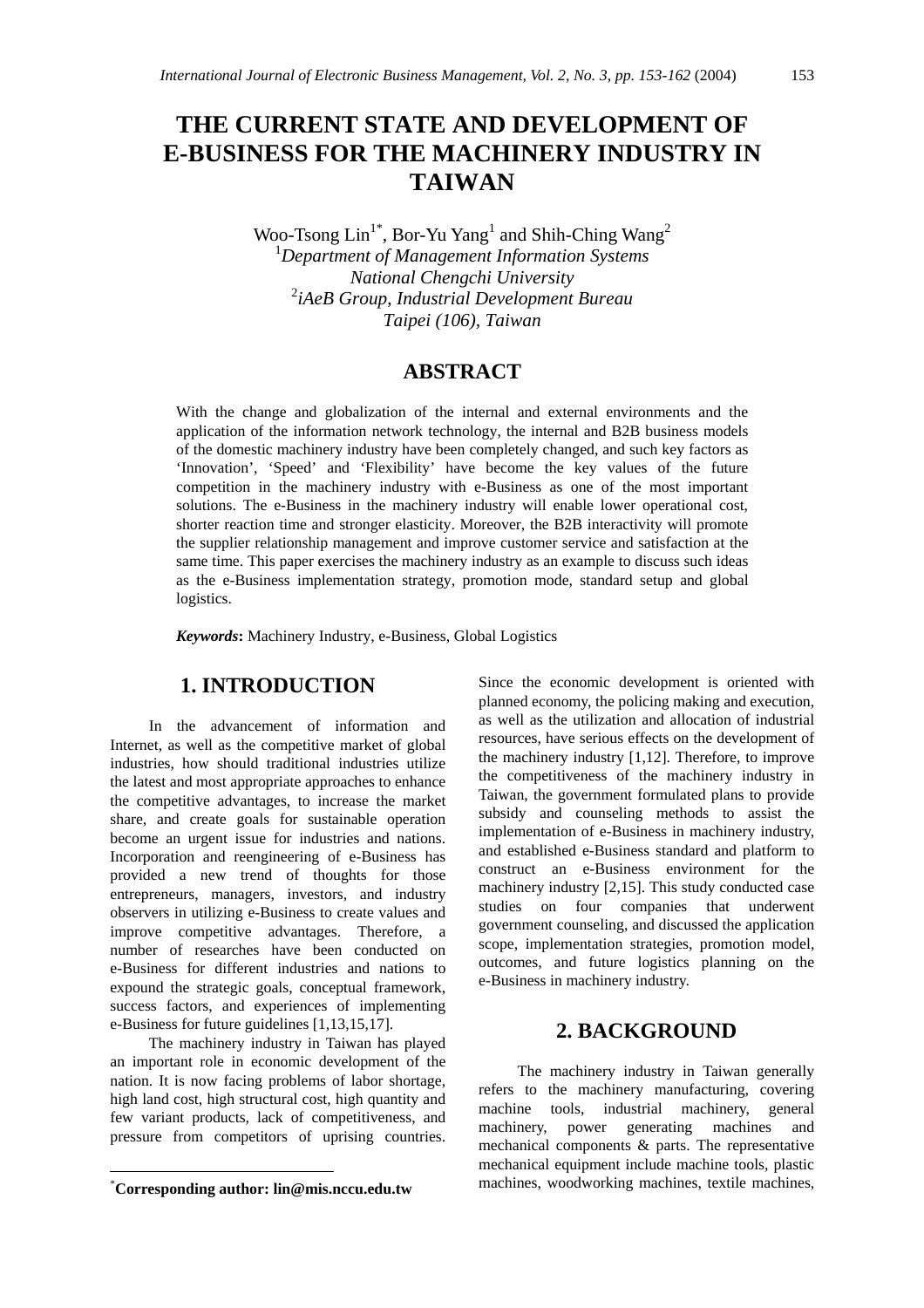leather machines, shoe-making machines and compressors; the machinery industry is even called "the mother of the Taiwan's industry" with a wide range of associated industries (IT, photoelectricity, aerospace, semiconductor device, transportation, energy resources, civil chemical industry, automation and material), almost covering all the important industries in Taiwan. In terms of the industrial chain distribution, the machinery manufacturing is close to downstream or "Terminal" industry. Its major upstream industries are metal industry, electromechanical industry and plastic industry. The Machinery manufacturing is mainly made up of medium and small-sized enterprises in Taiwan coexisting with the system supplier, which forms an industrial community. Thereinto, the machine tools industry in Taichung, Taiwan occupies 37% of the machinery industry as the majority of machinery manufacturers and distributors, where the machine tool industry occupies 12% of the machinery industry. Total number of 1400 upstream and downstream manufacturers and the annual output value of the machinery manufacturing is more than NT\$50 billion, which is the highest value in the machinery industry [7]; in fact, the Taiwan's machinery industry enjoys good international reputation with its high quality with recent years of experience, which owes thanks to the devotion of the practitioners to the processing and improvement of the machinery industry [3,16].

Due to the trend of globalization, Taiwan's machinery industry is encountering the rapidly changing information technology and the competition from Mainland China, South Korea and countries in Southeast Asia. The domestic machinery industry have built its competitive advantages through severe tests which now turn to be a costly dilemma for the domestic practitioners in the machinery industry to survive. The practitioners would be eliminated or removed soon under the severe competition if they keep on with the traditional business model of 'Win by Quantities'. Only by continuously improving quantities and qualities of productions, and involving new hi-tech into the management model can get rid of the potential deficiency in competition.

The machinery industry is a typical technology-intensive industry with most machines closely linked with the technologies concerning the applied industries downstream. Therefore, the demands of the applied downstream industries for the production technology are generally the main drive to improve the products of the upstream machinery industry, whose product quality has great influence to the external competition of the applied industries downstream. Generally speaking, the characteristics of the machinery industry are as follows [14]:

(1) The indicator of the national industrialization

The main countries involved in the machinery industry such as Japan, Germany and the United States, which are famous industrial countries in the world. The Taiwan area has stepped into the community of developed countries. Hence, the development of the machinery industry acts as the great significance to the improvement of the domestic industrialization.

(2) Relatively high processing level

Generally speaking, from processing to finished products, the machinery must go through hundreds of processing programs ranging from the processing and assembly of the raw materials upstream and various parts & components to the machines production. Planning and application of the automation system covers a wide and deep industrial range.

(3) An industry incorporated with professional technology

Up to now, the innovation breakthrough of the technology and the improvement of quality and levels are beyond the ability of the sheer machinery industry to overcome and support, which demands its combination with the industries under all kinds of professional technologies, such as electronics, photoelectricity, material study and physics. In addition, the research  $&$  development demands huge and successive investment combined with increasingly accumulation of the technique and experience. Hence, it tends to become a technology-intensive and capital-intensive industry. (4) An industry that greatly depends on professionals

The machinery industry covers a wide range of fields with independent technologies and high expertise. At the same time, it has great varieties and various specifications and stresses experience as an industry that greatly depends on professionals. (5) An Industry with Slow Investment Repayment

Featured by great investment, long production process and complicated production, the machinery industry demands a longer investment repayment time than other industries. At the same time, its boom reaction is slower than other industries -- it seldom gives reaction until other industries pick up. (6) Product Lifecycle Tapers

In the past, due to the limited downstream industries and stable demand, the machinery industry had a relatively long product lifecycle, and the product performance was improved step by step instead of breakthrough innovation, hence the industry was classified as an investment on capital goods. Nowadays, with the change of times and the fluctuation of demand, the product lifecycle of the machinery industry tapers.

(7) A Technology-intensive and Capital-intensive Industry

The machinery industry is technology-intensive and capital-intensive industry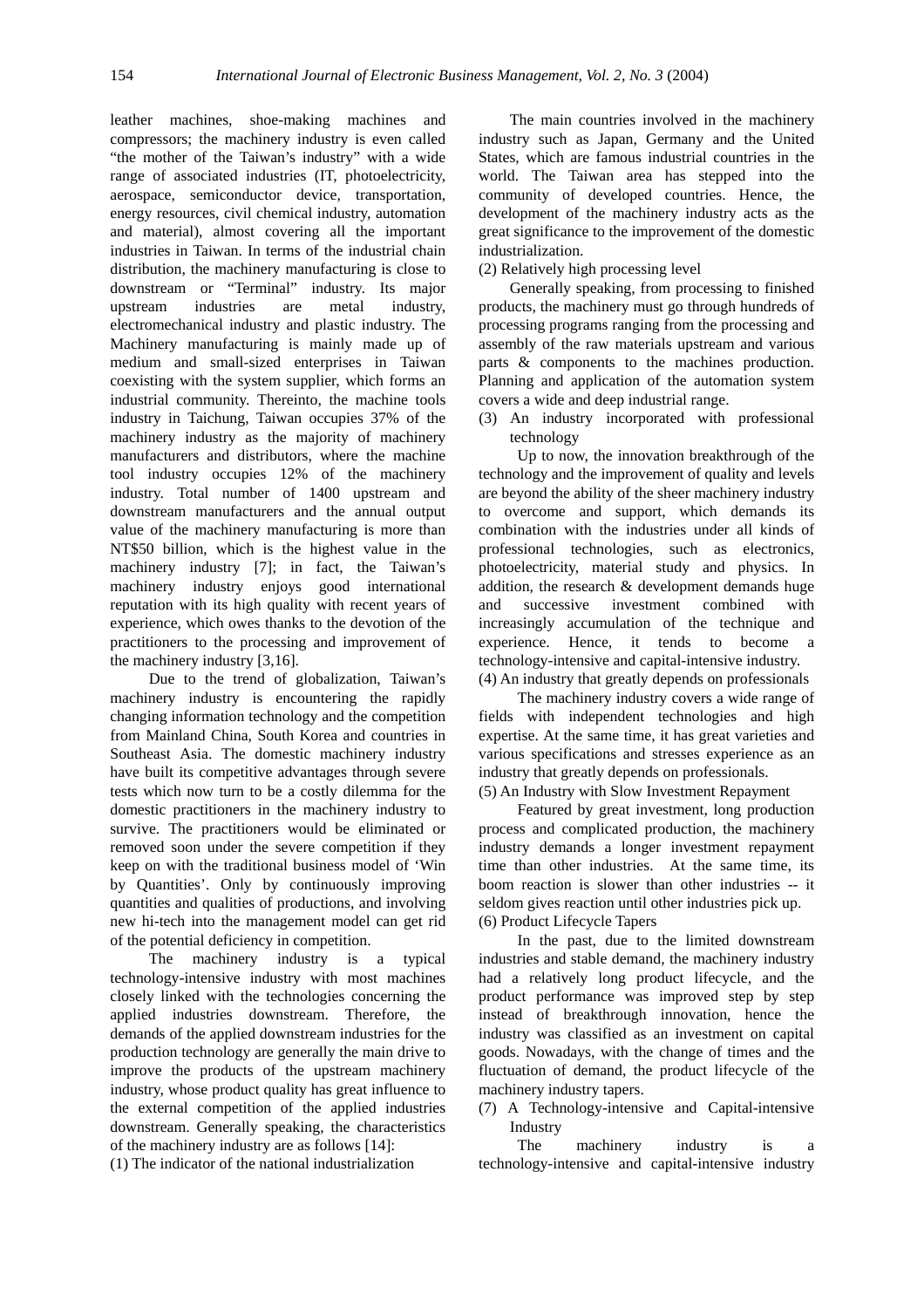that demands a great number of professionals combined with abundant capital.



Figure 1: Configuration and operational analysis of the machinery industrial chain [5,9]

Figure 1 is the general configuration diagram and operational analysis of the machinery industrial chain ranging from machinery design, raw materials purchase, parts & components processing, assembly and QC & test to sales. All of these processes were done with different suppliers and customers. This paper discusses and analyzes theB2B e-Business application range, implementation strategy, promotion mode, benefit & outcome and the future global logistics in the case of four machinery enterprises (Company A: Woodworking machinery; Company B: Machine tool; Company C: Air compressor; Company D: Plastic injection molding machinery) sponsored and guided by the Industrial Development Bureau (IDB), which gives a general idea of the current state and trend of the e-Business in the machinery industry in Taiwan. The four manufacturers might have different supply chains in form, breadth and depth, but all regard uniting the suppliers and the clients upstream and downstream to give play to the whole competitiveness as their e-Business target; the four manufacturers are not comprehensive but influential in the machinery industry as typical ones. The brief introduction to the four manufacturers is as follows [5,9].

Company A specializes in woodworking machinery as the largest professional manufacturer of CNC nonferrous metal processing machines in Taiwan. Its machinery is designed and developed by itself to keep in pace with the world trend of CNC, automation and PC-based controller for precision machinery in terms of electric control, structure and software application, and sold in its own brand both at domestically and abroad. In order to meet different customers' desires and demands for the product performance, it usually adopts custom-made production upon order by designing, revising or adding functions to change the old models based on the material, purpose and precision required by the customer, or by assembling machines of different

functions into whole-plant full-line processing machines with complementary combination of products in different brands, so as to meet different customers' demands.

Company B specializes in the manufacture of machine tools as the largest grinding machine manufactory in Taiwan. The company began with the manufacture and sales of manual grinding machines. In the past over ten years, it has developed all types of precision and CNC products successively. Thanks to the great demand from abroad, its products are mainly focused on overseas markets. Up to now, it has set up more than 300 sales spots in more than 70 countries. In order to offer better after service, it has set up a subsidiary in U.S.A. with the main marketing strategy of setting up a pan-American professional sales network. In addition, it has machines and parts warehouses to facilitate to master the market trend and offer quick and effective after service. Its European subsidiary is located in Germany, which facilitates to take order locally with good after service, so as to increase its market share in Europe.

Started from the manufacture of compressors, Company C occupies a market share of over 30% in Taiwan as the largest professional manufacturer of air compressors and screw refrigerant compressors in Taiwan and Mainland China and about the tenth largest compressor factory in the world at present. Under the "B2B e-Business Plan in the Manufacturing System" sponsored and guided by the Ministry of Industry, it has set up the e-Business platform to give quick response to customers' order demand, shorten the lead time, reduce the inventory cost of the system, and enhance the efficiency of the whole industrial supply chain.

Company D takes the lead in the field of plastic injection molding machine manufacturing in Taiwan. With the largest scale, it is leading in the business management and product R&D. In order to keep ahead and strengthen its competitiveness to expand the Mainland China market, it takes production automation and the implementation and establishment of the computerized management as a most important part in the business strategy map. It wishes to reduce costs, increase incomes, accelerate the listing time of products, communicate with local and international business partners accurately, and be capable of locating the appropriate target market by means of B2B e-Business.

## **3. FRAMEWORK AND IMPLEMENTATION STRATEGY OF E-BUSINESS**

#### **3.1 Application Range and Framework**

Judging from the B2B e-Business programs among the above four manufacturers, their operating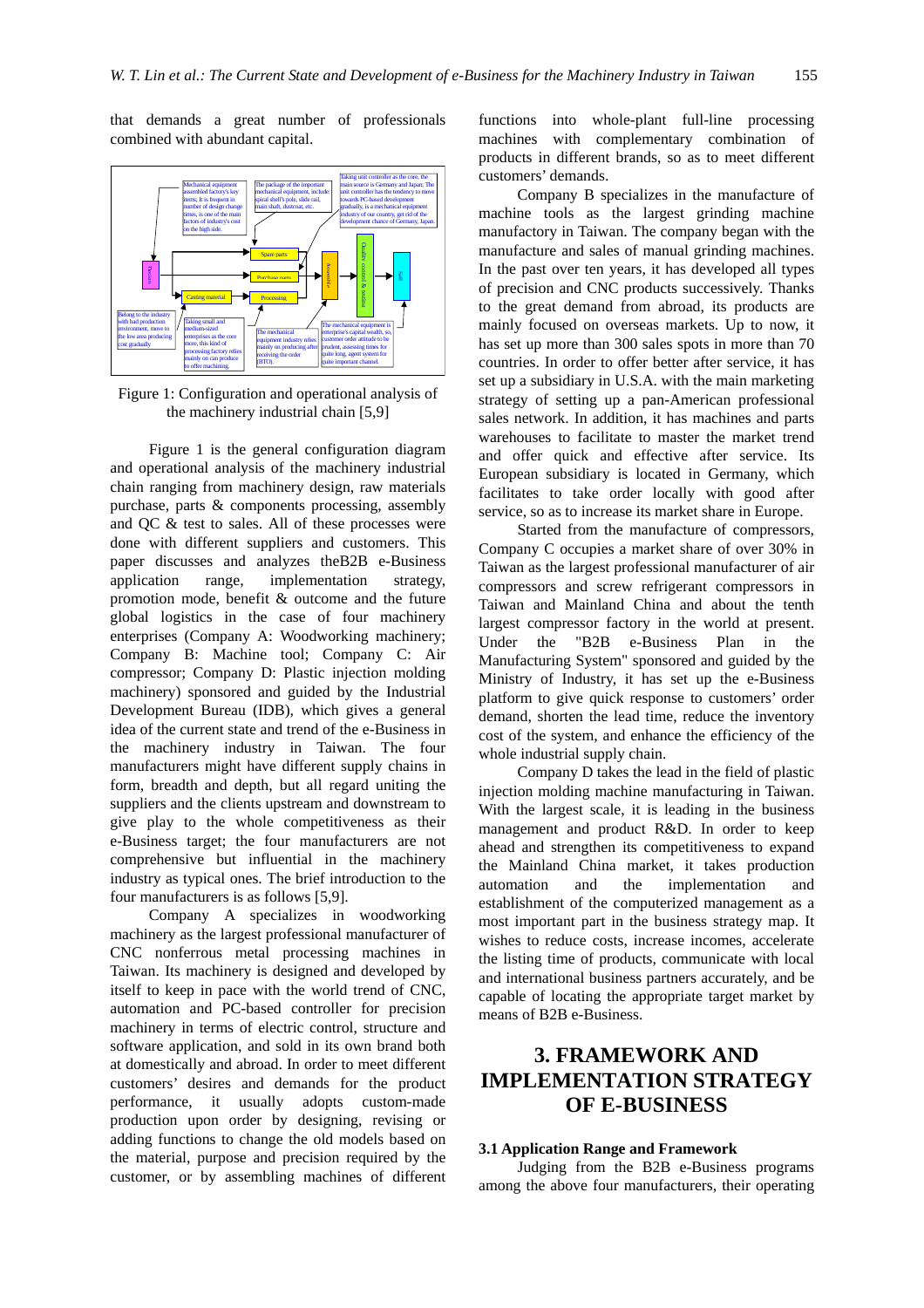modes are without exception to accord the e-Business Model with the enterprise's blueprint based on the solution concept, thereat specifying e-Business strategy and policy within the e-Business range, so as to proceed with the relevant process of operational activities or the business process re-engineer to draw up the 'Re-engineer e-Business Process', and lastly determine the IT system accordant with the requirements, namely the IT-Model, as shown in Figure 2. In terms of the functions of the four cases, the application range covers inventory enquiry, E-undersigning for purchase, purchase by order, lead time determining, order check, order input return, check system, inventory transfer, checklist mechanism, payment list, supply quality analysis, supplier delivery analysis and supplier payment analysis for the supplier end; the product E-Catalog, advertisement & news, on-line order, order follow-up, on-line enquiry & offer, FAQ, technical manual, change records search and purchase history for the customer end. In addition, it covers the co-operating system and production management system.





Figure 2: Three key models of e-Business [6,11]

Figure 3: e-Business system configuration [5,9]

The B2B e-Business framework among the four manufacturers (key factories) is to establish the B2B platform to facilitate the B2B info exchange and transfer. The tie-line working mode between key factories and the suppliers within the system falls into three categories:

(1) Type A: Suppliers and key factories have separate ERP systems to enable the AP-to-AP functional objective via the established B2B

platform for info exchange and data transmission. Generally speaking, this kind of linking is of great difficulty and high trading frequency.

- (2) Type B: Suppliers use B2BTurnkey software interface for info exchange and data transmission with key factories.
- (3) Type C: Suppliers directly input or search info and data provided by the key factories by means of web browser.

Figure 3 shows the general configuration of B2B e-Business among the four manufacturers. In general, this kind of linking is of relatively low difficulty and uneven trading frequencies.

#### **3.2. e-Business Implementation Strategy**

Generally speaking, from processing to finished products, the machinery must go through hundreds of processing programs ranging from the processing and assembly of the raw materials upstream and various parts & components to the production of machines and the planning and application of the automation system, covering a wide and deep industrial range. Therefore, the inter-system e-Business in the machinery industry will take advantage of BPR and information technology to link the key factories, the suppliers, the co-works and the client-side closely, so as to improve the operational performance jointly. At the same time, in the machinery industry, which is of intensive division of labor, the supplier and co-works rely relatively less on a single key factory.



Figure 4: e-Business implementation strategy [5,9]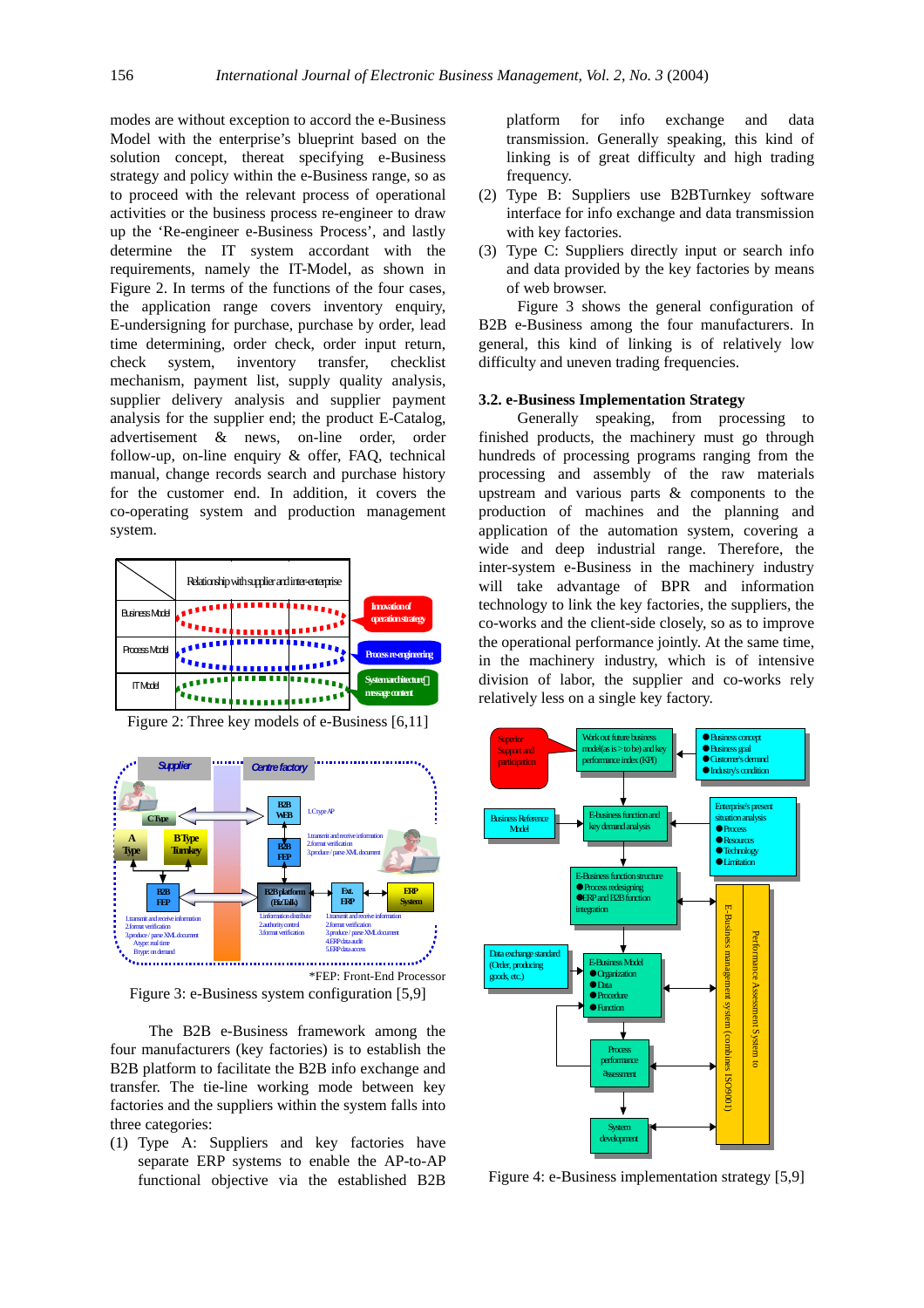The full considering of inter-system demands is one of the keys to successful e-Business in the machinery industry. Therefore, the prescription and promotion of the e-Business standard becomes an important task for the e-Business in the machinery industry.

The four cases all begin BPR with the key factories, combined with new working process, to exert the actual performance of e-Business. Figure 4 illustrates the implementation strategy of e-Business.

## **4. PROMOTION MODE AND KEY PERFORMANCE INDEX**

#### **4.1 e-Business Promotion Mode**

The four cases promote e-Business step-by-step from interior e-Business (mainly ERP) to inter-enterprise e-Business (mainly B2B) and then to global logistics e-Business (deepening of e-Business). In general, they implement the e-Business plan by stage combined with their own business strategy. (See Figure 5):

Stage 1: establish and conform infrastructure of internal information.

Stage 2: reorganize internal value process and combine it with the business information blueprint to develop the structure, so as to develop the integral system for separate plant sections and spots to get ready for B2B.

Stage 3: develop inter-system e-Business by establishing strategic partnership working mechanism with manufacturers upstream and downstream.

Stage 4: adopt the medium and long-term operational strategy to deepen inner management and inter-system cooperation, such as GLM, CD and CPFR.

Stage 5: develop such systems as the KM system, so as to promote the creation of study teams, which will guarantee sustained and outstanding business.



Figure 5: e-Business Promotion Mode [5,9]

Up to now, with the help and instruction of the Ministry of Industry, the four manufacturers have completed the Stage 3 of B2B e-Business system

construction, heading for the global logistics e-Business. The promotion program and executive mode for division of labor in Stage 3 are shown in Table 1.

#### **4.2 Key Performance Index of e-Business**

The KPI varies in the four cases, but there is still something in common. Under the three principal axes---'Time', 'Cost' and 'Quality', induce and analyze to work out the key KPI in the business value chain by means of balance scorecard, and one can measure the input and output values of the plan [6]. For example, reduce stock turnover time, shorten purchase cycle, increase settlement rate and decrease operating cost, etc. The following is a brief introduction to KPI and its benefits in the four cases.

The e-Business execution benefit in the key factory is shown in Table 2. The e-Business execution benefit for the manufacturer within the system is shown in Table 3. (By form of questionnaire on suppliers)

## **5. FUTURE DIRECTION AND PROSPECT**

#### **5.1 Future Direction**

The common problems faced by the Taiwan's mechanic practitioners are mainly the increase of manpower cost and the threat from the Mainland market, which is recognized as a market with great potentials. Large factories from different countries set up factories in Mainland China in succession in order to decrease the cost and get close to clients for a better understanding of their demands. Such a market-oriented marketing concept has greatly influenced the operational manner of Taiwan merchants. Accordingly, the manufacturers of machine tools and moulds well developed in Taiwan also tend to move to Mainland China and Vietnam. On the other hand, in the severe competition with USA, Japan, Germany and South Korea, the profitable output value of the domestic machinery industry begins to decline. According to the statistics from the Statistics Department under the Ministry of Economics, the output value of the machinery industry dropped from NT\$454.3 billion in 2000 to NT\$404.9 billion in 2002 [3].

Additionally, the e-Business in the machinery industry faces the following challenges:

(1) The industrial structure faced by the machinery industry includes: a) How to closely link the manufacturers upstream and downstream to optimize the resources allocation and profitability. b) How to establish a feasible e-Business operating mode in line with the global situation. Both are challenging topics at present.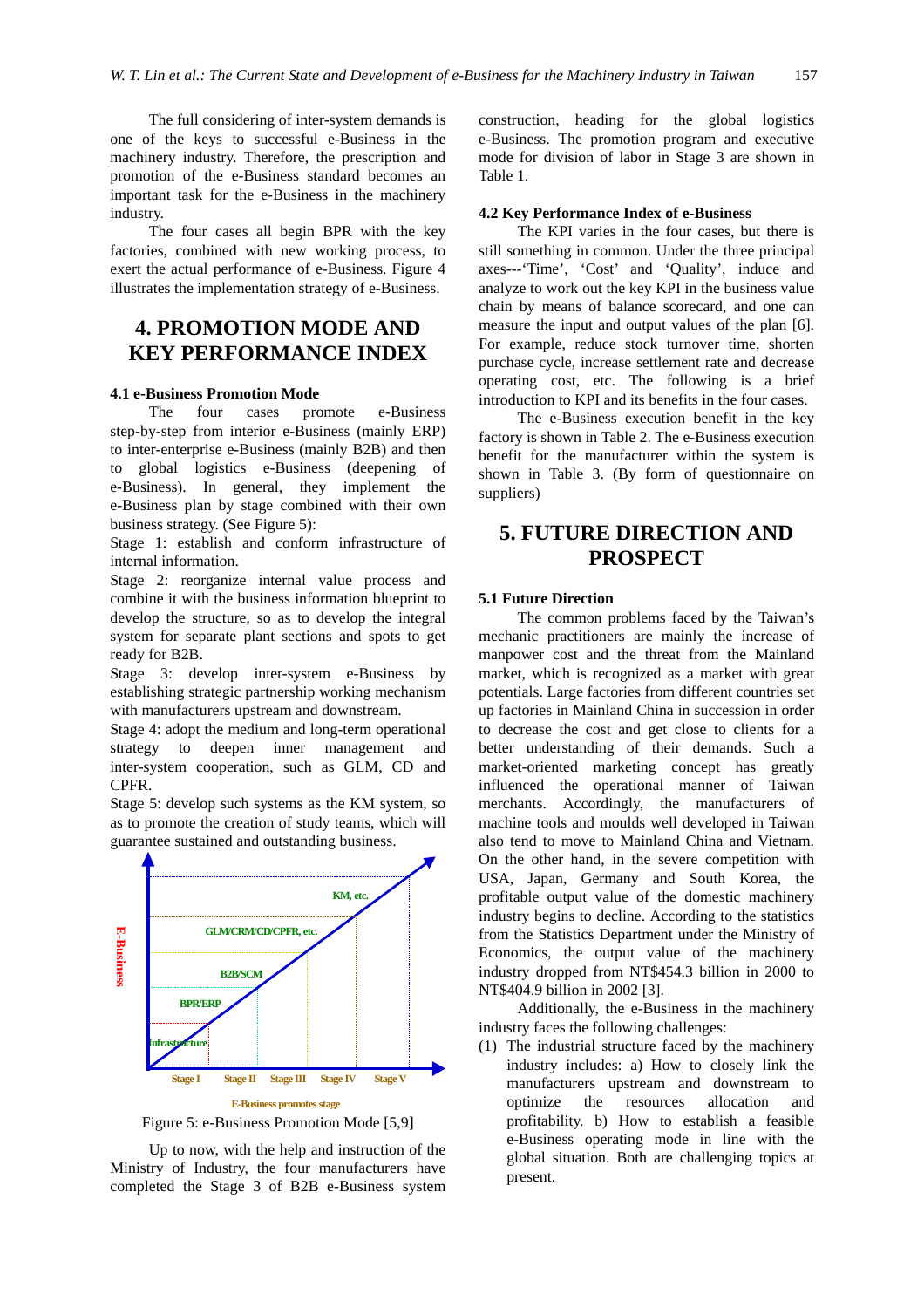| <b>Action Items</b>                                  | <b>Content</b>                                                                                                                                                                                                  | <b>Execution Plan</b>                                                                                                                                                                | <b>Responsible Unit</b>                                                                               |
|------------------------------------------------------|-----------------------------------------------------------------------------------------------------------------------------------------------------------------------------------------------------------------|--------------------------------------------------------------------------------------------------------------------------------------------------------------------------------------|-------------------------------------------------------------------------------------------------------|
| Process examined and<br>system analysis              | of the<br>Procedure analysis<br>$\bullet$<br>current process<br>The drafting of procedure of<br>the rationalized process<br>Procedure e-Business system<br>$\bullet$<br>analysis of the rationalized<br>process | Execution group to make<br>together                                                                                                                                                  | Execution group                                                                                       |
| To establish e-Business<br><sup>2.</sup><br>standard | The procedure standard of<br>$\bullet$<br>process, information exchange<br>form set up<br>The relevant systems<br>of<br>e-Business are designed                                                                 | Assistant, cooperate with<br>TAMI<br>make.<br>the<br>to<br>relevant<br>promote<br>e-Business standards<br>information<br>Asks<br>the<br>service manufacturer to<br>design the system | Taiwan Association of<br>I۰<br>Machinery Industry<br>User's group (Include)<br>١٠<br>execution group) |
| 3. Construction activity                             | connection<br>$\mathsf{A}$<br>٠<br>type<br>construction<br>B<br>connection<br>type<br>construction<br>C<br>connection<br>٠<br>type<br>construction                                                              | Develop<br>with<br>the<br>information<br>service<br>manufacturer together                                                                                                            | Centre manufacturer<br>I۰<br>Information<br>I۰<br>service<br>manufacturer                             |
| 4. Implementation                                    | manufacturer<br>The<br>center<br>٠<br>implementation<br>C<br>type<br>manufacturers<br><b>B.</b><br>implementation<br>manufacturers<br>A<br>type<br>implementation                                               | education<br>Run<br>$\bullet$<br>and<br>training and train the seed<br>teacher to popularize<br>System implement, KPI<br>value collects, analyses,<br>examine                        | Execution group                                                                                       |

Table 1: e-Business action items and execution plan [5,9]

#### Table 2: e-Business execution benefit in the key factory [5,9]

| <b>Tangible Benefit</b>                                                                                                                                                                                                       |                           |                      |                           |  |  |
|-------------------------------------------------------------------------------------------------------------------------------------------------------------------------------------------------------------------------------|---------------------------|----------------------|---------------------------|--|--|
| KPI items                                                                                                                                                                                                                     | Before implementation     | After implementation | Improving value (%)       |  |  |
| Reduce days for stocks turnover                                                                                                                                                                                               | 89 days                   | 67 days              | 22 days less (24.7%)      |  |  |
| Shorten purchase cycle                                                                                                                                                                                                        | 60 days                   | 51 days              | 9 days less (15%)         |  |  |
| Improve the fulfillment rate $(*)$                                                                                                                                                                                            | 75.55%                    | 86.53%               | 10.98% up $(14.5\%)$      |  |  |
| Reduce purchase money                                                                                                                                                                                                         | NT\$850,000,000           | NT\$841,500,000      | NT\$8,500,000 less (1%)   |  |  |
| Reduce operation man-hour for log-in (moon)                                                                                                                                                                                   | 139.04 hours              | $22.55$ hours        | 116.49 hours less (83.7%) |  |  |
|                                                                                                                                                                                                                               | <b>Intangible Benefit</b> |                      |                           |  |  |
| Make the work flow standardized and efficient and set up long-term mutual trust and interdependent business relations with the<br>(1)<br>manufacturers within the system.<br>(2)<br>Diminish repeated work within the system. |                           |                      |                           |  |  |
| (3)<br>Deepen the manufacturers' reliance on the key factory.                                                                                                                                                                 |                           |                      |                           |  |  |

(4) Improve the mastery of relevant information.

\* Fulfillment rate = (total fulfillment count / total deliver count)  $x$  100%, Fulfillment definition: Delivery date < = fulfillment date in advance

### Table 3: e-Business execution benefit for the manufacturer (supplier) within the system [5,9]

| <b>Tangible Benefit</b>              |                       |                      |                            |  |  |  |
|--------------------------------------|-----------------------|----------------------|----------------------------|--|--|--|
| KPI items                            | Before implementation | After implementation | Improving value $(\%)$     |  |  |  |
| Reduce the stock cost                | NT\$10,152,000        | NT\$4,777,000        | NT\$5,375,000 less (52.9%) |  |  |  |
| Improve the fulfillment rate         | 60%                   | 80%                  | 20% up (33.3%)             |  |  |  |
| Reduce operational man-hour (moon) * | 56.8 hours            | $15.02$ hours        | 41.78 hours (73.5%)        |  |  |  |
| <b>Intangible Benefit</b>            |                       |                      |                            |  |  |  |

(1) Establish synchronous e-Business with the key factory to improve e-Business effect.

(2) The key factory transfers quick and complete data, which facilitates to arrange production and get enough relevant information. (3) Deepen the key factory's reliance on the manufacturers within the system.

\* The operational man-hour covers enquiry & offer, order, drawing confirmation, delivery and account checkup.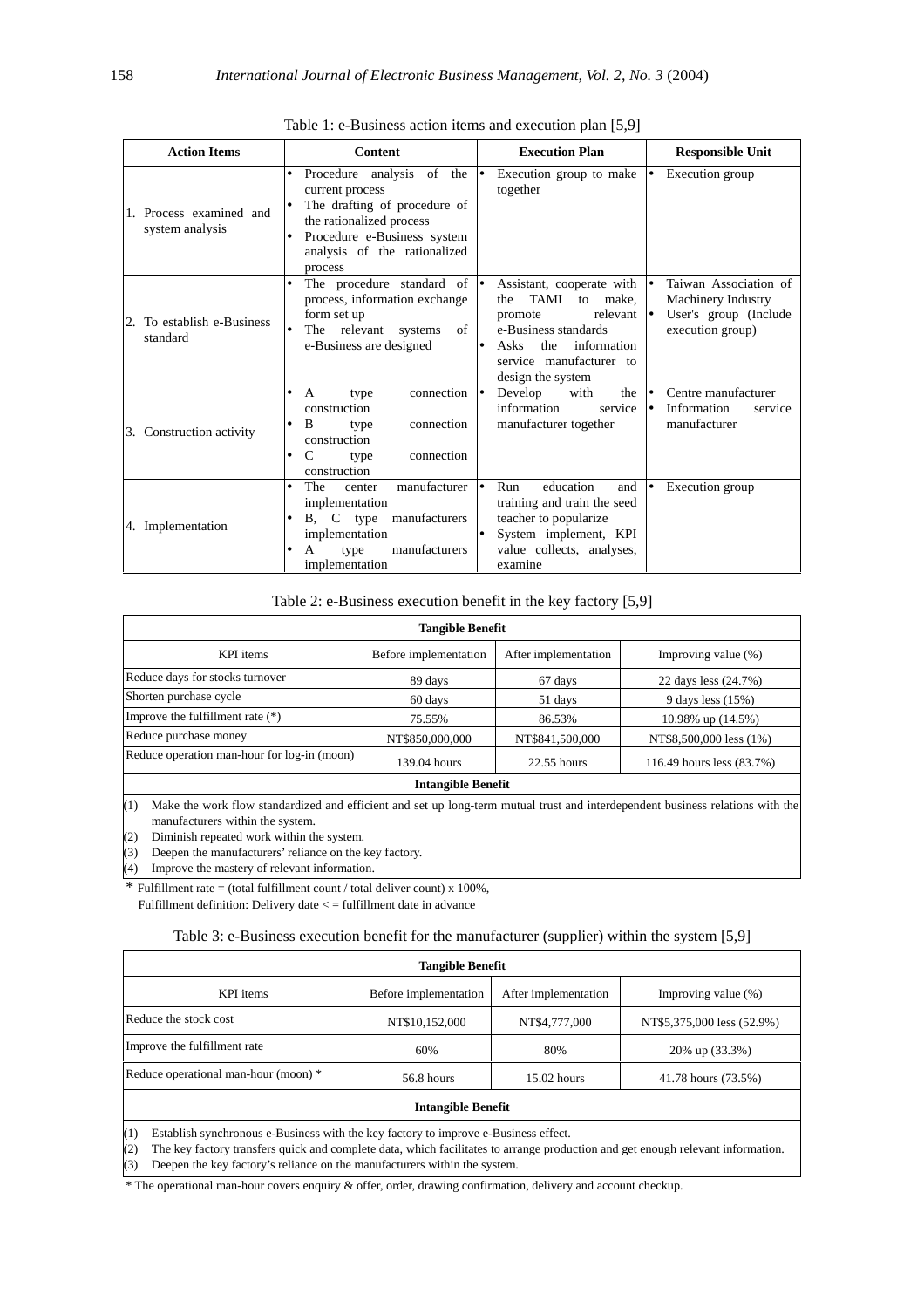- (2) In the machinery industry, which is of extremely intensive division of labor, there are numerous manufacturers upstream and downstream, including some large-scale ones. However, there are so many medium-sized and small-sized enterprises in Taiwan that most suppliers are in a small scale and lack of full understanding of the infrastructure of e-Business. It is thus a hard work to communicate with the suppliers effectively to enable synchronous e-Business and proceed with relevant training.
- (3) The transparency of information is the footstone for the members in the supply chain to trust one another. However, there is still no unified standard for the information exchange format among various suppliers in the machinery industry. The lack of a unified e-Business standard will lead to lack of common understanding among the members, which will influence the further e-Business and information application.
- (4) The problem of safety control over the network data transmission still exists. How to balance the speed of data transmission and the degree of data encryption and how to avoid data leakage rely on the effective and safe design and management of the e-Business system combined with relevant operational regulations and legal norms established by the governmental offices.

Generally speaking, the machinery industry has gradually lost its traditional advantages in competition due to the rapid change of industrial structure and the increase of operating cost. At the same time, such key factors as "Innovation", "Speed" and "Flexibility" have become the key values for future competitions in the domestic machinery industry with e-Business as one of the most significant solutions. Accordingly, the machinery industry generally falls into the category of capital goods, and the mechanical equipment manufacturing is the leading boom reaction and subject to the influence of the prosperity fluctuation. Most clients expect timely delivery and good after service on order and purchase, resulting in the following: 1. How to shorten the R&D and production cycles, including the change of model specifications and the coordination with suppliers, is the bottleneck of timely delivery. 2. How to maintain good customer relationship, including the after service. This is a key index to hold old clients and to develop new ones. Accordingly, the cost of after service becomes an important cost item in the investment of the machinery industry.

At the same time, with the development of globalization, such feasible labor-dividing modes as inter-spot order and purchase are the key for the machinery industry to get involved into e-Business [8]. Figure 6 illustrates the general condition of the e-Business in the machinery industry.



Machinery (equipment) industry - e-Business activity

Figure 6: e-Business promotion mode in the machinery (equipment) industry [8,11]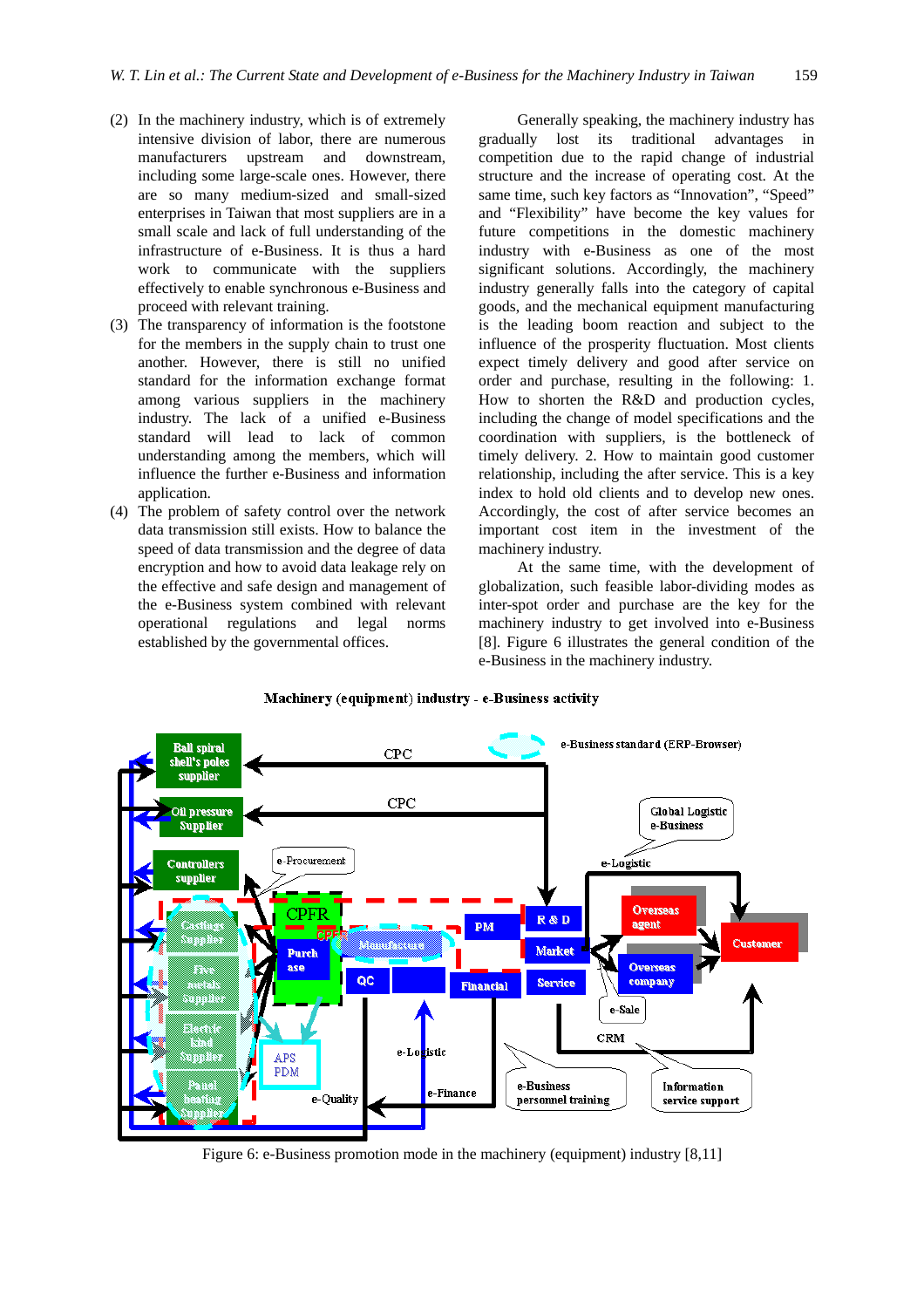#### **5.2 Prospect**

In the course of construction of the B2B data exchange system, the common understanding of adopting the e-Business standard that accords with the industrial characteristic is a key to the successful application of the system. Especially in the machinery industry, which is of intensive division of labor, the supplier and co-works rely relatively less on a single key factory. The full considering of inter-system demands is one of the keys to successful e-Business in the machinery industry. Therefore, the prescription and promotion of the e-Business standard becomes an important task for the e-Business in the machinery industry. During the implementation of inter-system e-Business, these four manufacturers had found out that the inter-system demand of the upstream parts & components supplier was directly influence its will of cooperating with the implementation of e-Business. After the negotiation with the Taiwan Association of Machinery Industry and relevant authorities and with the support from the Ministry of Industry, they formulate the e-Business standard (TAMInet) by means of standard setup, implementation and promotion in turn, which is well recognized by the upstream parts & components manufacturers. In addition, the benefit is directly reflected by the respective outcomes of the implementation of the B2B e-Business plan.

The mode of the setup and application of e-Business standard in the machinery industry is to aim at the user group, cooperate and assist the key industrial organization (association) to lay out the e-Business standard, implement it to meet the industrial demand, and gradually turn to self-support planning and operation, so as to keep the sustained operation of the e-Business standard, as shown in Figure 7.



Figure 7: e-Business standard mode in the machinery (equipment) industry [4,11]

The manufacturers within the system are to participate in the formulation and maintenance of the e-Business standard for the machinery industry. The blueprint for the e-Business standard is shown in Figure 8.



Figure 8: Blueprint of the e-Business standard for the machinery industry [4,10]

The e-Business standard implementation strategy for the machinery industry is divided into three stages [4,10]:

(1) Stage I: the key factories reserve their respective unique functions on Web, make data exchange in a common trading mode according to the e-Business standard, and adopt the design of shared interface to offer the operating interface to facilitate the suppliers and co-works to receive order from and reply to several key factories synchronously, so as to improve the B2B trading step by step for a great reduction of both manpower and time cost.

(2) Stage II: Boost the demands of the suppliers and co-works for relevant IT application, and help them into the B2B field. Accordingly, the information structure on the shared interface shall adopt the modular design, which facilitates to transfer the transaction data to the back-end systems of the suppliers and co-works to further guarantee quick response, auto-processing and accuracy of the transaction data.

(3) Stage III: To meet the demand of the IT development, introduce the concept of Enterprise Distributed Computing by means of such technologies as Web Services, so as to help the enterprise with further e-Business application including co-design, making B2B trading more flexible and safer.

In addition to the formulation, promotion and implementation of the e-Business standard, one should apply the concept of business globalization to the machinery industry by means of global logistics e-Business to meet the demand of the future global competition. In terms of the existing industrial chain configuration and operational state of the machinery industry, the regional logistic management is dominated, as shown in Figure 9: the regional subsidiaries take order directly from the clients, followed up by their local manufacturers. They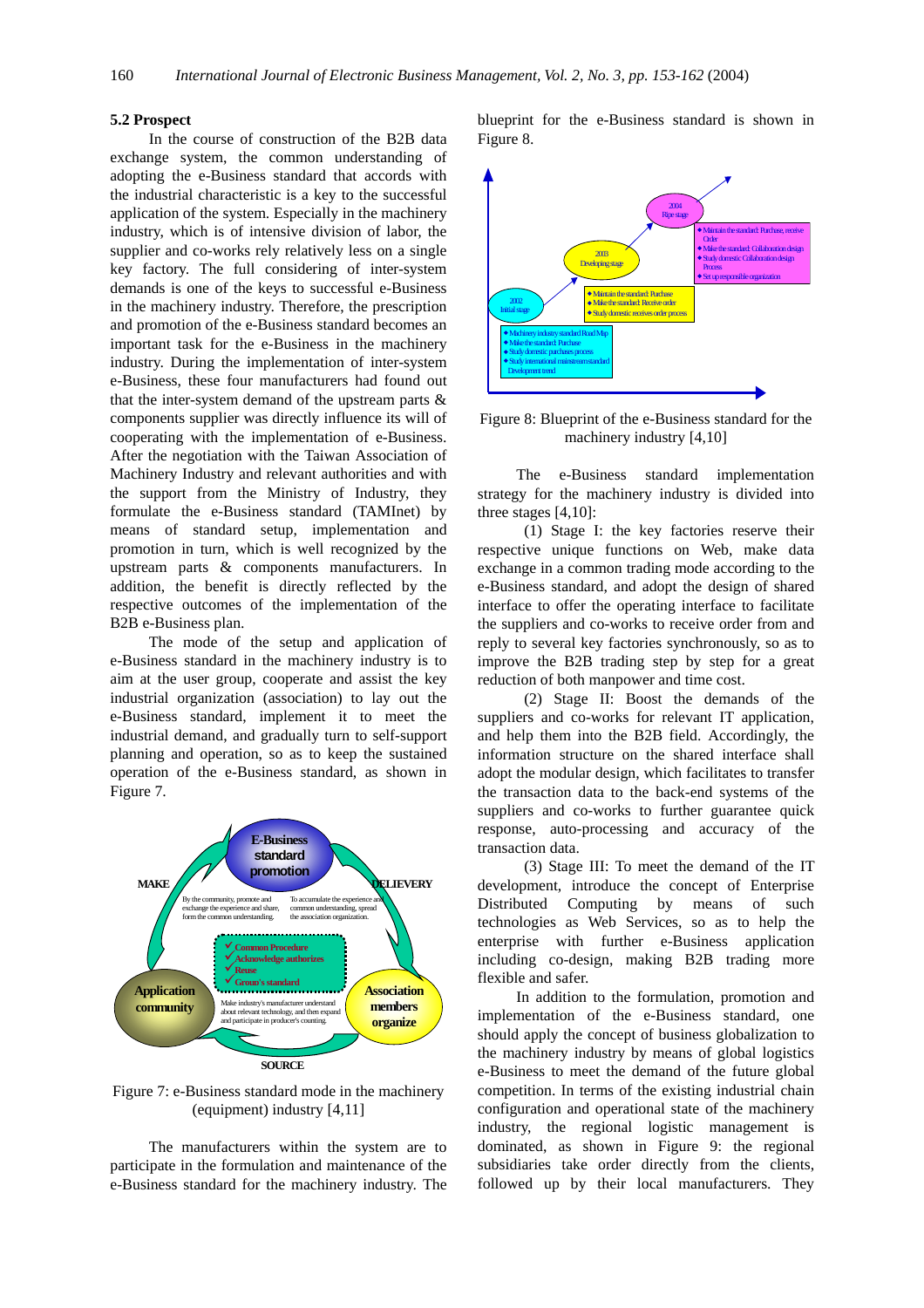inform their head quarter with the order details to follow-up but only in case of special demands and specifications, so that it is difficult to coordinate all resources for an effective allocation on later stage.



Figure 9: Local area logistics business model [5,9]

The machinery industry has entered the globalization era facing the challenge of diversification, which requires the enterprises to intensify production R&D and manufacture, professional marketing, good service and financing, as well as strengthen their global logistic e-Business quality, so as to guarantee their competitive energy and advantage. To achieve the goal of global logistics, the enterprises should establish the global logistics (operation) head quarter in Taiwan as the decision-making hub of global operation, so as to develop the business model of taking order from Taiwan combined with global purchase / manufacture / delivery/service; set up the global logistic management system ranging from the centralized order pickup by the Taiwan head quarter (all subsidiaries take orders and report them to the head office) to the unified order discharge, unified key parts & components purchase and unified logistics by the head office, as shown in Figure 10.



Figure 10: Global logistics business model

## **6. CONCLUSION**

Based on the above discussion, we learned that the challenges facing the e-Business of machinery industry are as follows:

- 1. Optimal distribution and profit making of industrial resources, e-Business logistics model for the global market;
- 2. Fundamental structure of the e-Business and training;
- 3. Uniform e-Business standard and operating platform;
- 4. Information security operation and legal guidelines established by the government.

Based on the data analysis on the companies, the incorporation of advanced information technology, corporate reengineering, and entry into the emerging e-marketplace is the best model for companies to gain competitiveness through e-Business. Since the competitiveness is built upon effective strategic planning (government policy), the critical success factors include unique strategic positioning, utilization of electronic technology to improve the efficiency and competitive advantages, gaining support from the senior management, and emphasis on the quality of e-Business.

The e-Business implementation and promotion model discussed in this study may provide a guideline and reference to the government organizations and other industries on developing e-Business.

### **REFERENCES**

- 1. Chang P. C., Wang, C. P., Yuan, J. C. and Chuang, K. T., 2002, "Forecast of development trends in Taiwan's machinery industry", *Technological Forecasting & Social Change*, Vol. 69, pp. 781-802.
- 2. Damanpour, M., 2001, "e-Business e-commerce evolution: perspective and strategy," *Management Finance*, Vol. 27, No. 7, pp. 16-33.
- 3. DoIT, 2003, *ST-Pioneer*, Department of Industrial Technology, Ministry of Economic Affairs, Taiwan. No. 103.
- 4. IDB, 2002, *The Electronic Standard of Manufacturing Industry Promotion Plan - Special Issue*, Industrial Development Bureau, Ministry of Economic Affairs, Taiwan.
- 5. IDB, 2002, *The Final Report e-Business Plan*, Industrial Development Bureau, Ministry of Economic Affairs, Taiwan.
- 6. IDB, 2003, *2003 e-Business Plan Proposal Introduction*, Industrial Development Bureau, Ministry of Economic Affairs, Taiwan.
- 7. IDB, 2003, *Precision Tool Machine Industry's Development Strategy and Measure*, Industrial Development Bureau, Ministry of Economic Affairs, Taiwan.
- 8. IDB, 2003, *The Development Strategies and Measure Report of Manufacturing Industry*